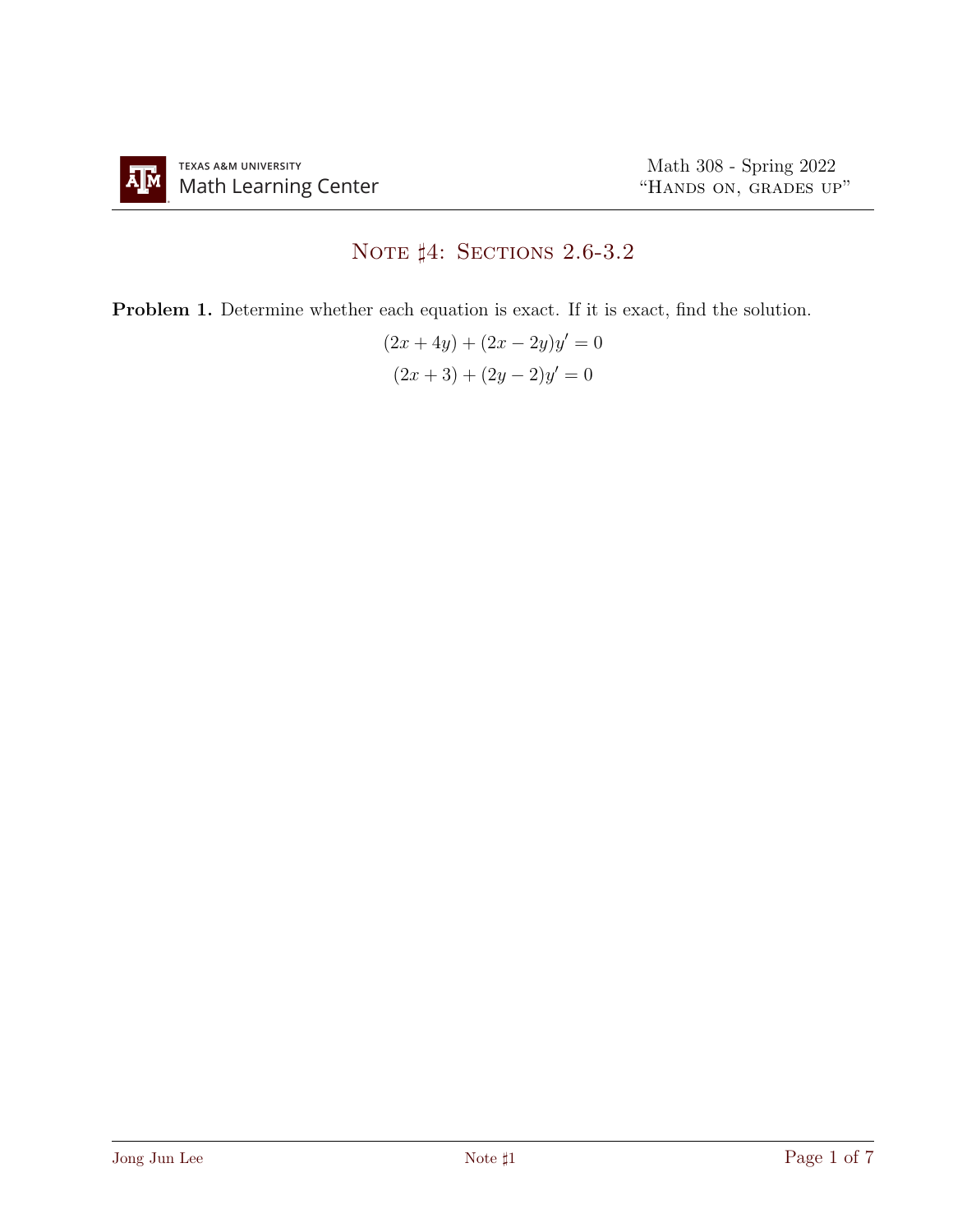Problem 2. solve the given initial value problem and determine at least approximately where the solution is valid.

$$
(2x - y) + (2y - x)y' = 0, \t y(1) = 3
$$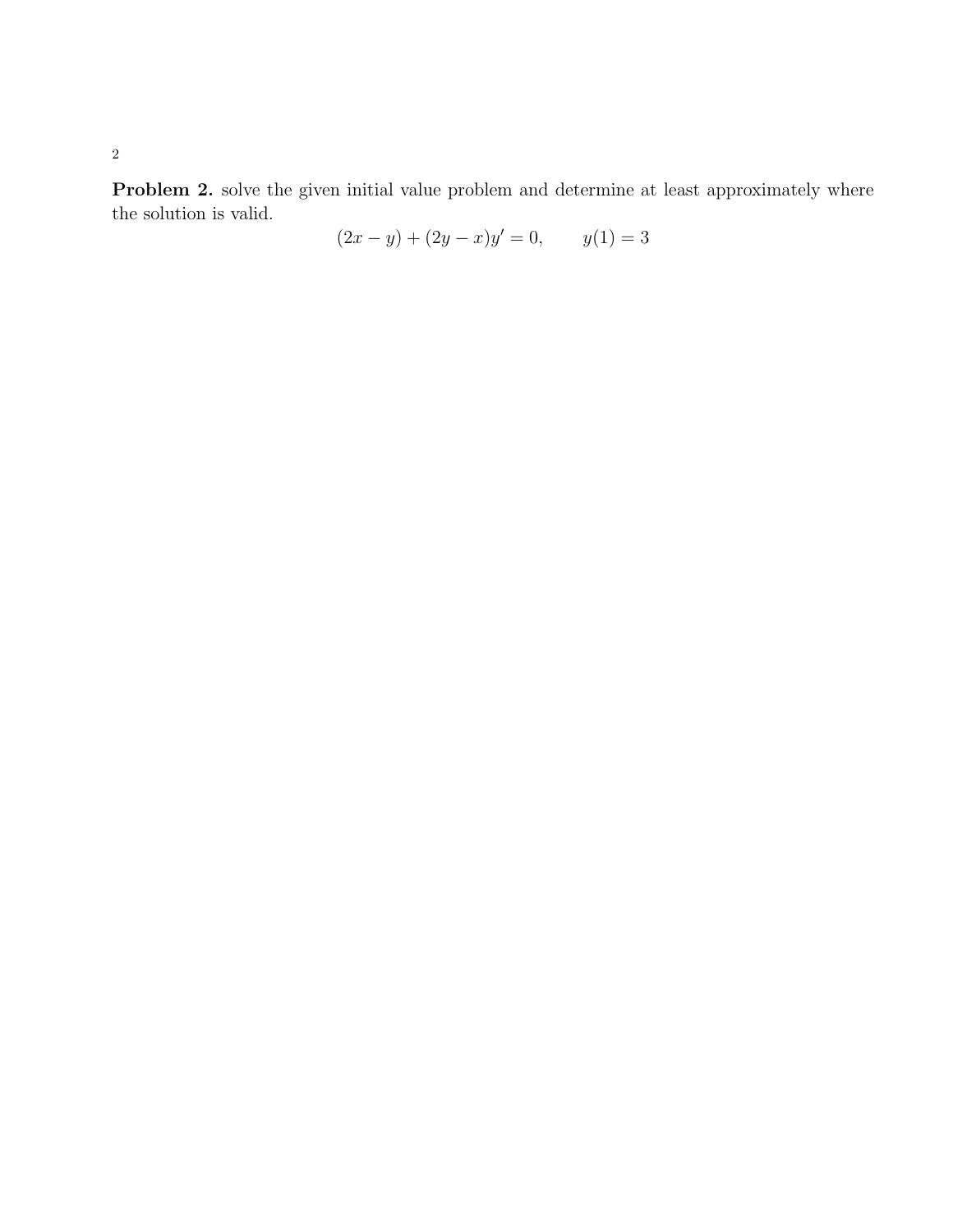Problem 3. show that the given equation is not exact but becomes exact when multiplied by the given integrating factor. Then solve the equation.

$$
x^{2}y^{3} + x(1+y^{2})y' = 0, \quad \mu(x,y) = 1/(xy^{3})
$$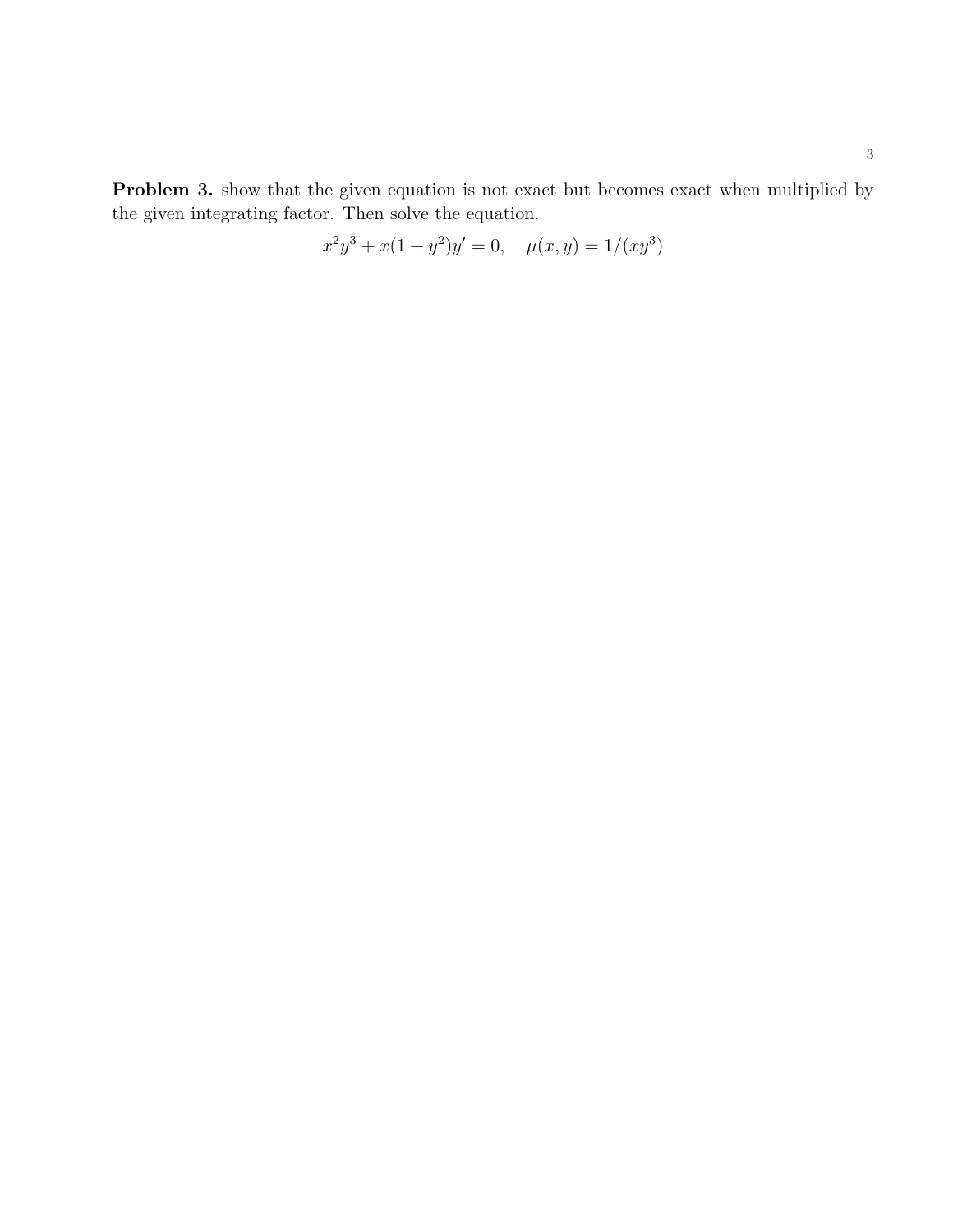Problem 4. Find the solutions of the given differential equations. a.  $y'' + 3y' + 2y = 0$ 

b.  $y'' + 4y' + 3y = 0$ ,  $y(0) = 2$ ,  $y'(0) = -1$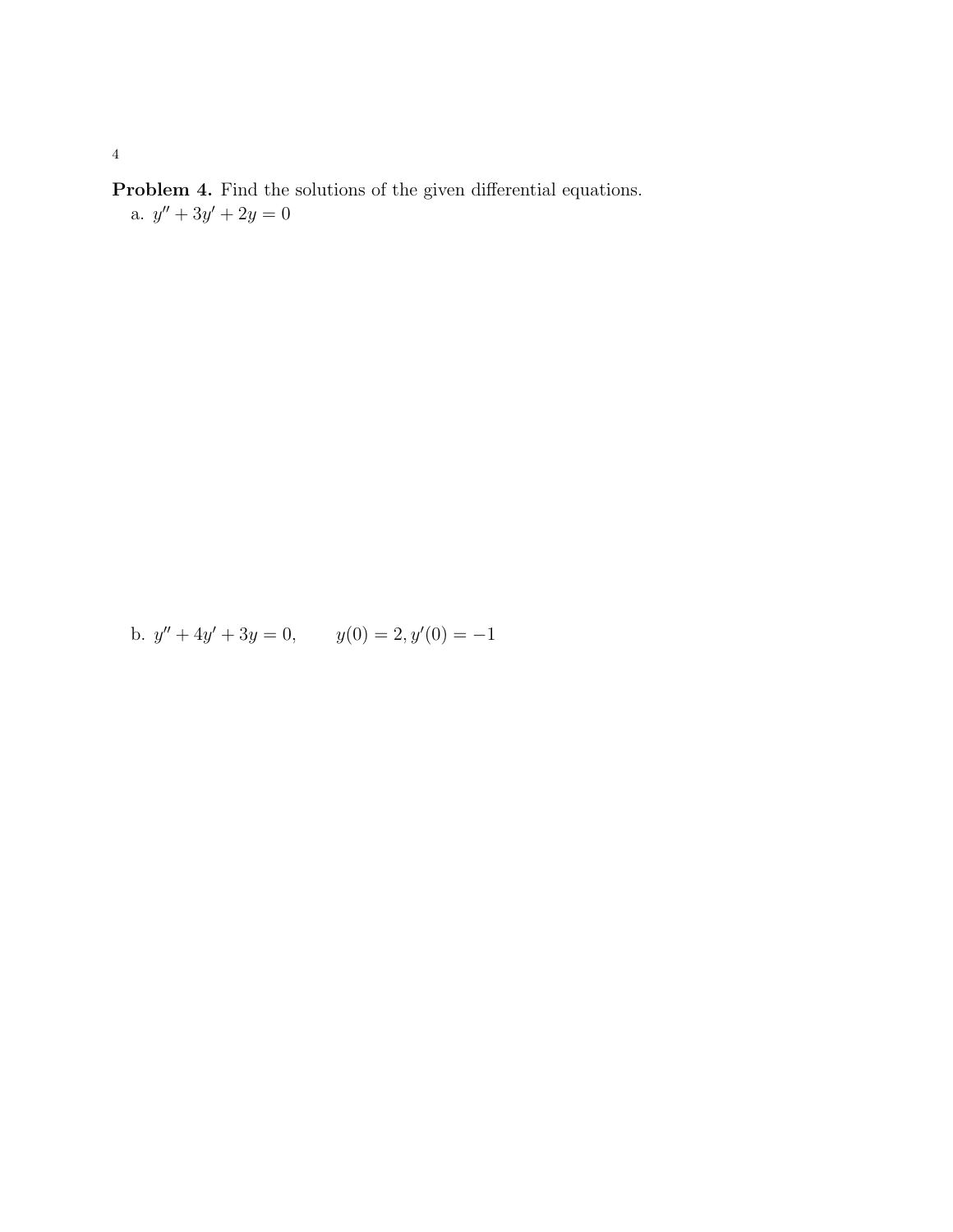Problem 5. Determine the longest interval in which the given initial value problem is certain to have a unique twice differentiable solution.

$$
t(t-4)y'' + 3ty' + 4y = 2, \qquad y(3) = 0, y'(3) = -1
$$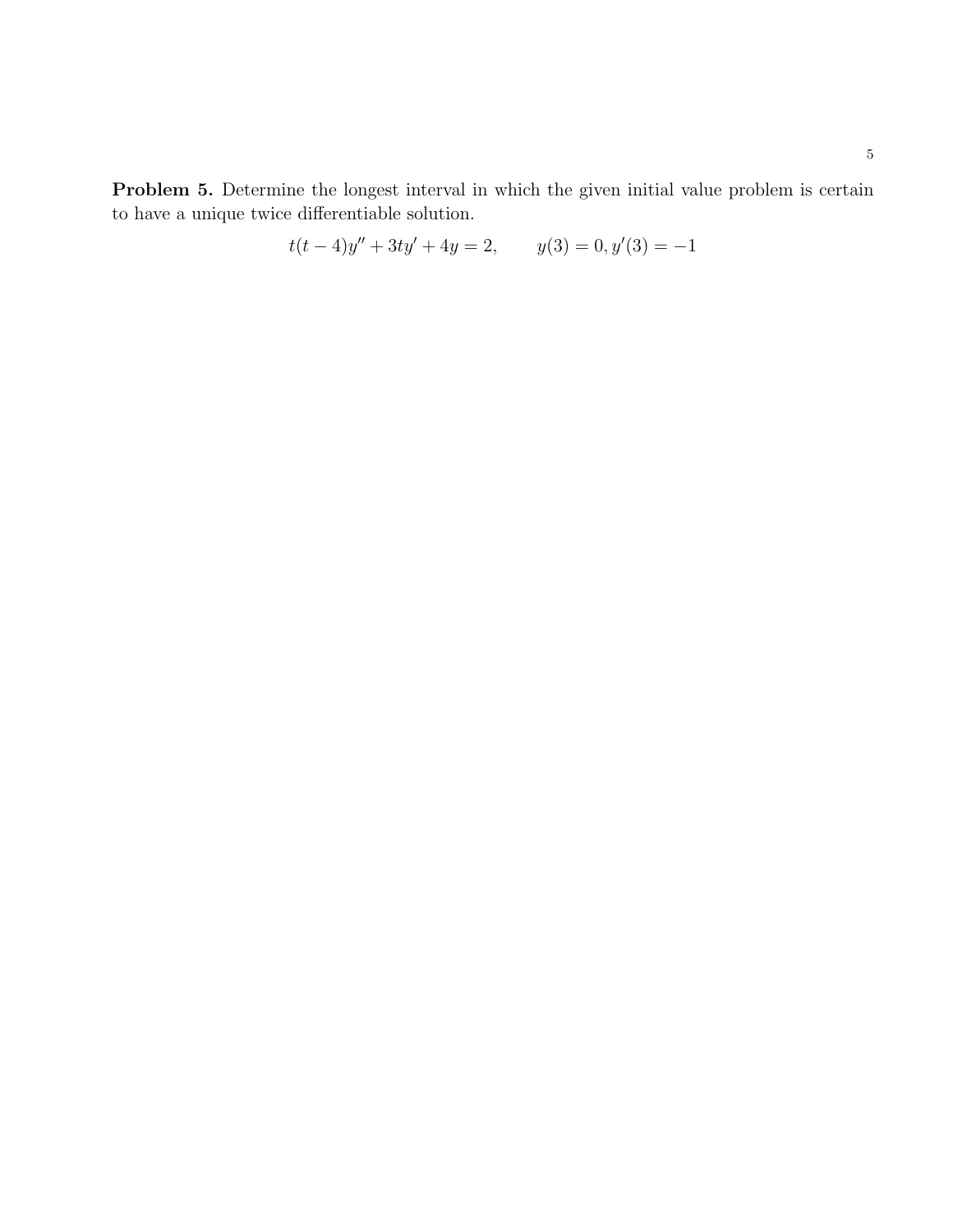Problem 6. Find the Wronskian of the given pair of functions.

$$
e^{-2t}, te^{-2t}
$$

**Problem 7.** If the Wronskian W of f and g is  $3e^{4t}$ , and if  $f(t) = e^{2t}$ , find  $g(t)$ .